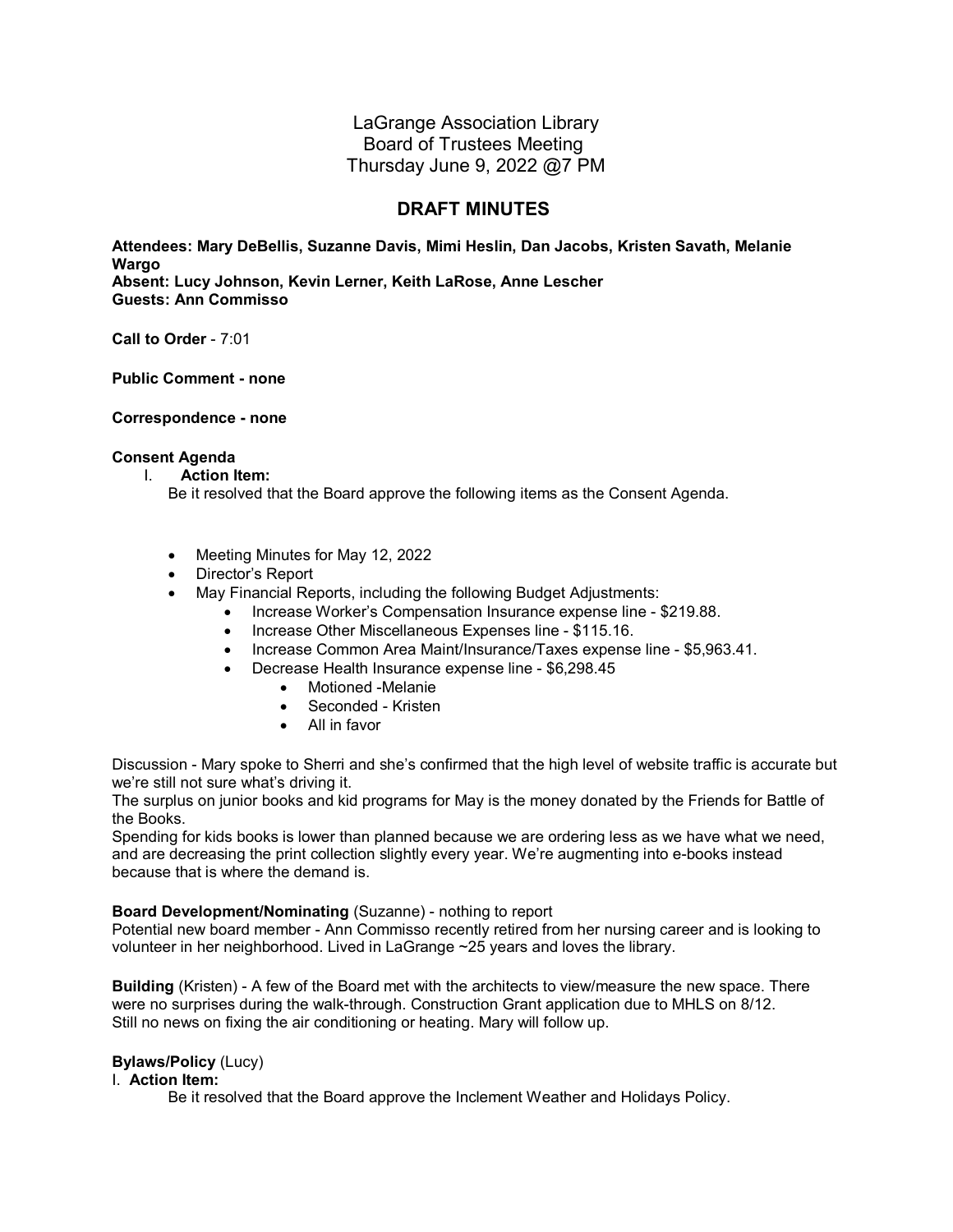- o Motioned -Suzanne
- o Seconded Kristen
- o All in favor

# II. **Action Item:**

Be it resolved that the Board approve the Public Access to Records (FOIL) Policy.

- o Motioned -Melanie
- $\circ$  Seconded Suzanne<br> $\circ$  All in favor with amene
- All in favor with amended wording

### III. **Action Item:**

Be it resolved that the Board approve the Records Retention Policy.

- o Motioned Dan<br>○ Seconded Krisi
- Seconded Kristen
- o All in favor

# IV. **Action Item:**

Be it resolved that the Board approve the Tutoring Policy.

- o Motioned -Suzanne
- o Seconded Dan
- o All in favor with the amended policy

# **Capital Campaign** (Kevin) - not present.

# **Finance** (Dan)

#### I. **Action Item:**

Be it resolved that the Board accept the Adirondack Mountain Club grant in the amount of \$345.00 and approve an increase to the 2022 annual budget in the same amount.

- o Motioned Kristen
- o Seconded Dan
- o All in favor

**Friends** (Anne) - not present.

**Fundraising** (Kevin) - not present.

# **Long Range Planning** (Keith)

#### I.**Action Item:**

Be it resolved that the Board approve the 2022 Community Survey developed by the Long Range Planning Committee.

- o Motioned -Suzanne
- o Seconded Melanie
- o All in favor

Discussion - The survey will be available on the website and advertised through the July newsletter. It will also be sent out through Constant Contact. We'll also have a flier with the QR code at Community Day. A print version will be available in the library. We will plan to keep the survey open for a month and extend if needed to increase response rate.

**Personnel** (Suzanne) - nothing to report

# **Old Business**

- Community Day June 11 2022
- Capital campaign table will be manned by board members from 12-5. Mary will cover from 5- 6. Mary has all the materials available. We will consider adding something on the website for people to be able to join our mailing list.